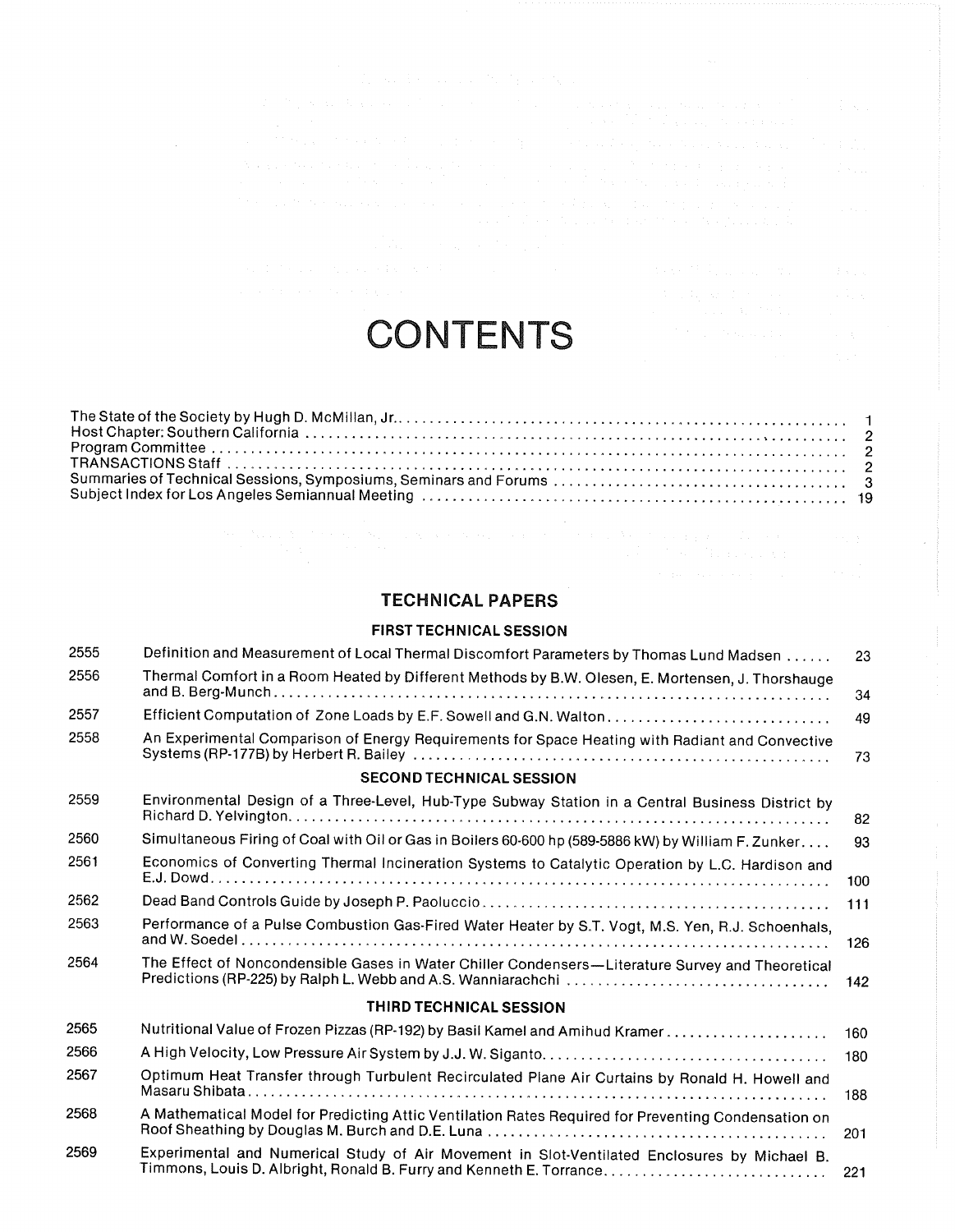#### FOURTH TECHNICAL SESSION

| 2570 | Methods for Conducting Small-Scale Pressurization Tests and Air Leakage Data of Multi-Story Apart-                                                                                       |
|------|------------------------------------------------------------------------------------------------------------------------------------------------------------------------------------------|
| 2571 | Estimated Rate of Pressurization and Depressurization of Buildings by M. Mohammed Shah.                                                                                                  |
| 2572 | An Intercomparison of Tracer Gases Used for Air Infiltration Measurements by David T. Grimsrud, Max<br>H. Sherman, John E. Janssen, A. Noel Pearman and David T. Harrje                  |
| 2573 | Wind and Temperature Induced Pressure Differentials and an Equivalent Pressure Difference Model for                                                                                      |
|      | FIFTH TECHNICAL SESSION                                                                                                                                                                  |
| 2574 | The Effect of Flow and Pressure Transients on Axial Flow Fans by John A. Murphy                                                                                                          |
| 2575 | Hermetic Magnetic Wire Coating Adherence to Conductor After Heat Cycling in R-22 by Harold L.                                                                                            |
| 2576 | Enhancement of Horizontal In-Tube Condensation of R-113 (RP-219) by Minh Luu and Arthur E. Bergles                                                                                       |
| 2577 | Design and Operation of a Multi-Functional Test Facility for Heat Exchanger Performance Rating by                                                                                        |
| 2578 | Optimal Refrigerant Compressor for Low Pressure Ratio Applications by Amir L. Ecker                                                                                                      |
|      | SIXTH TECHNICAL SESSION                                                                                                                                                                  |
| 2579 | Comparison of Performance and Computer Simulation of a Thermal Storage System for Commercial<br>Buildings by Gary Calobrisi, James M. Henderson, Harry L. Brown and Bernard B. Hamel.    |
| 2580 | Performance Simulation of Residential Heating Systems with HFLAME III by Ulrich Bonne and Amin                                                                                           |
| 2581 | Field Measurement of a Gas Furnace in a Mobile Home and Determination of Steady-State, Cyclic and<br>Seasonal Efficiencies by Victor W. Goldschmidt, R. Reid White and Robert G. Leonard |
| 2582 | In-Situ Measurements of Residential Energy Performance Using Electric Co-Heating by R.C.                                                                                                 |
|      | <b>SEVENTH TECHNICAL SESSION</b>                                                                                                                                                         |
| 2583 |                                                                                                                                                                                          |
| 2584 | A Collector Sizing Procedure for Residential Solar Hot Water Systems with Prescribed Thermal Per-                                                                                        |
| 2585 | Two-Phase Flow in Horizontal Condensate Return Lines of Steam Thermal Systems (RP-167) by                                                                                                |
|      |                                                                                                                                                                                          |

## SYMPOSIUM PAPERS

 $\langle \frac{1}{2} \rangle$ 

 $\langle z \rangle$ 

**Contract Contract** 

| $LA-80-1$ | COMPRESSOR CAPACITY CONTROL FOR AIR-CONDITIONING SYSTEM PARTIAL LOAD<br><b>OPERATION</b>                                                                                                |      |
|-----------|-----------------------------------------------------------------------------------------------------------------------------------------------------------------------------------------|------|
|           | A Study of the Effects and Economics of Capacity Modulation on Seasonal Energy Efficiency Ratios                                                                                        | 465  |
|           | Compressor Capacity Control for Air-Conditioning System Partial Load Operation by Milton W. Garland                                                                                     | 477  |
|           | Capacity Control for Partial Load Operation of Screw Compressor Units by Anders Lundberg                                                                                                | 485  |
|           | Compressor Capacity Control for System Partial Load Operation by Earl W. Newton and Dennis M.                                                                                           | 493  |
| LA-80-2   | <b>HVAC IS FOR PEOPLE</b>                                                                                                                                                               |      |
|           | New Horizons for 55-74: Implications for Energy Conservation and Comfort by Larry G. Berglund                                                                                           | -507 |
|           | Developing Office Building Design and Operation Strategies Using UWENSOL and the Comfort<br>Routine by Dean R. Heerwagen, Ashley F. Emery, Charles J. Kippenhan and Gordon B. Varey     | 516  |
|           | Physiological Responses of 262 Seated Sedentary Subjects in Neutral and Heat Stress Environments<br>by Stephan A. Konz, William B. Zuti, Frederick H. Rohles, Jr. and Donald E. Skipton | 528  |
|           | Assessing Environmental Conditions in Apartments of the Elderly by Ralph O. Turnquist and R. Phillip                                                                                    | 536  |
|           | Temperature or Temperament: A Psychologist Looks at Thermal Comfort by Frederick H. Rohles, Jr.                                                                                         | 541  |
|           |                                                                                                                                                                                         |      |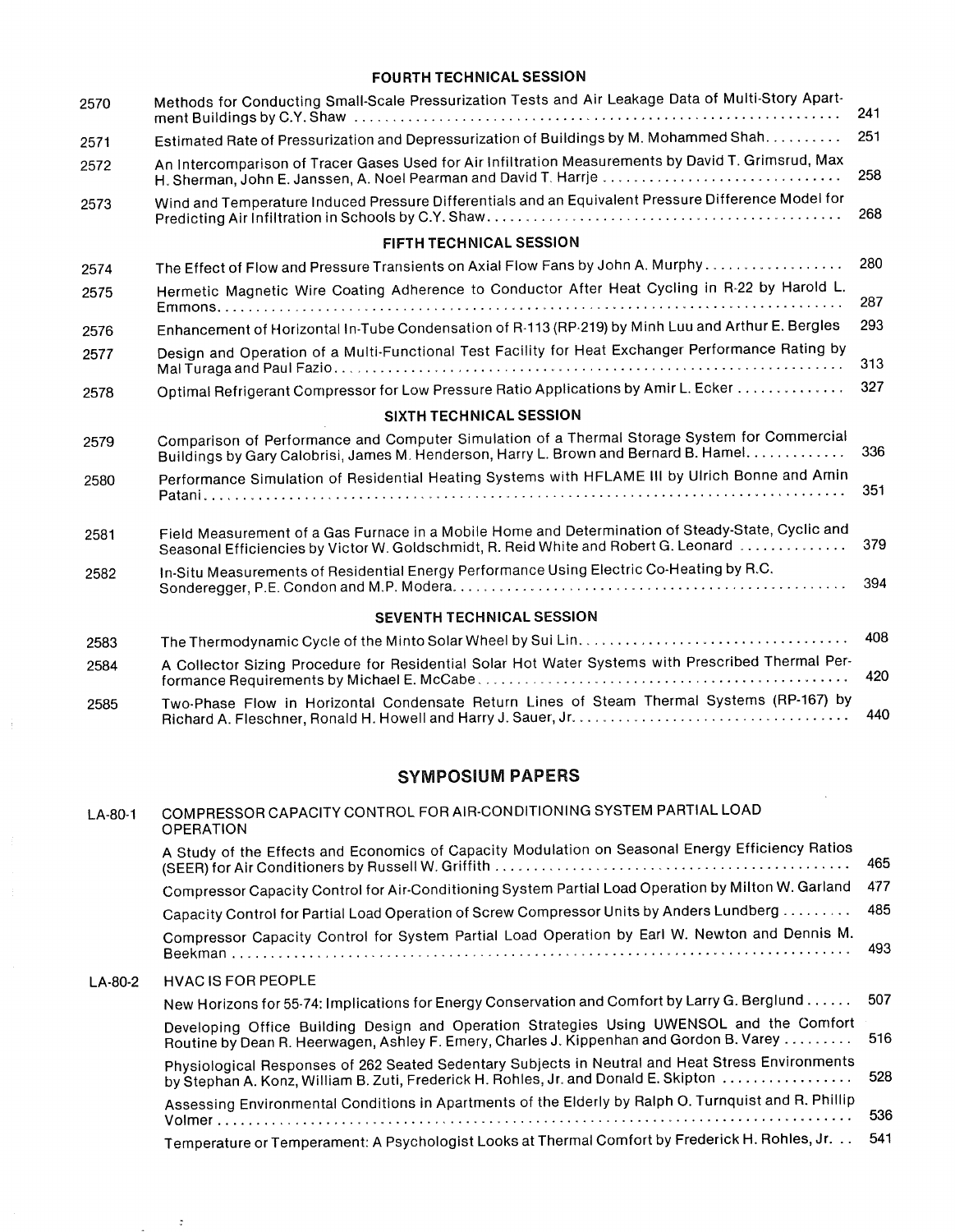| $LA-80-3$ | NOISE CONTROL AND SPECIFICATIONS                                                                                                                                                        |      |
|-----------|-----------------------------------------------------------------------------------------------------------------------------------------------------------------------------------------|------|
|           |                                                                                                                                                                                         | 555  |
|           | A Contractor's View of HVAC Noise and Vibration Problems by D.J. Mosshart, Jr.                                                                                                          | 559  |
|           | Noise Control and Specifications-A Developer's View by James C. Rosenfeld                                                                                                               | 565  |
| LA-80-4   | PRESSURIZATION PERFORMANCE OF SMOKE CONTROL IN BUILDINGS                                                                                                                                |      |
|           | Testing of the IDS Tower Smoke Control System by John W. Fothergill, Jr. and G. Clinton Hedsten                                                                                         | 575  |
|           | The Performance of a Vestibule Pressurization System for the Protection of Escape Routes of a 17-                                                                                       | 593  |
|           |                                                                                                                                                                                         | 604  |
|           | The Atrium as a Fresh Air Channel-A Different Concept in Smoke Control by John W. Fothergill, Jr.                                                                                       | 624  |
| LA-80-5   | UNITARY HEAT PUMPS, IMPROVING WINTER SEASONAL PERFORMANCE                                                                                                                               |      |
|           | Cooling and Heat Pump Heating Seasonal Performance Effects Evaluation Models by Raymond J.                                                                                              | 639  |
|           | Using the Heat Pump Annual Utilization Efficiency to Optimize Design and Conservation of Energy by                                                                                      | 660  |
|           | Development of a Northern Climate Residential Air-Source Heat Pump by David J. Young                                                                                                    | 671  |
|           | Electric-Driven Heat Pump Systems: Simulations and Controls II by Ulrich Bonne, Amin Patani, Richard                                                                                    | 687  |
| $LA-80-6$ | GEOTHERMAL ENERGY AND HVAC APPLICATIONS-SESSION I: SYSTEMS DESIGNS                                                                                                                      |      |
|           | Conceptual Design Considerations for the Use of Geothermal Energy in a Food Processing Industry by                                                                                      | 709  |
|           | Geothermal Energy for Sugar Beet Processing by Jay J. Seidman and E. Lee Leventhal                                                                                                      | 715  |
|           | Geothermal Space Heating in Susanville by Philip A. Edwardes and Ken Unmack                                                                                                             | 725  |
|           | The El Centro Geothermal Energy Heating and Cooling Field Experiment by Roger N. Yamasaki and                                                                                           | 732  |
| $LA-80-7$ | GEOTHERMAL ENERGY AND HVAC APPLICATIONS-SESSION II: EQUIPMENT AND MATERIALS                                                                                                             |      |
|           | Conversion of an Electrically Heated Motel to Geothermal Energy by Kenneth L. Garing and Glenn E.                                                                                       | 747  |
|           | High Temperature Heat Pumps Can Accelerate the Use of Geothermal Energy by Richard C. Niess                                                                                             | 755  |
|           | Performance of Typical HVAC Materials in Two Geothermal Heating Systems by David A Mitchell                                                                                             | 763  |
|           | Economic Assessment of Using Nonmetallic Materials in the Direct Utilization of Geothermal Energy<br>by Ramond M. Costello, Ton Ammerlaan, Salvatore V. Cabibbo and Lawrence E. Kukacka | 769. |
| $LA-80-8$ | CERTIFICATION OF COMPUTER PROGRAMS                                                                                                                                                      |      |
|           | Certification of Energy Analysis Computer Programs in California by Craig W. Hoellwarth                                                                                                 | 781  |
|           | The Pros and Cons of Certification of Energy Analysis Computer Programs by Kenneth D. Hall, Jr. and                                                                                     | 793  |
|           | Energy Computer Program Certification-Pros and Cons by Carl H. Fullman and Robert M. Helm.                                                                                              | 798  |
| LA-80-9   | SOLAR HOT WATER SYSTEMS                                                                                                                                                                 |      |
|           | A Proposed Procedure of Testing for Rating Solar Domestic Hot Water Systems by James E. Hill and A.                                                                                     | 805  |
|           | Comparison of Experimental and Computer-Predicted Performance for Six Solar Domestic Hot Water                                                                                          | 823  |
|           | A Program to Involve the Homeowner in the Fabrication and Installation of a Solar Water Heater by                                                                                       | 836  |
|           | Phase Change Heat Transfer in Solar Hot Water Heating Using R-11 and R-114 by Ralph C. Downing and                                                                                      | 848  |
| LA-80-10  | APPLICATIONS OF DIRECT DIGITAL CONTROL TO HVAC SYSTEMS                                                                                                                                  |      |
|           | The Design of Direct Digital Control Building Management Systems by Geoffrey A. Sams, Roger Mellor                                                                                      | 859  |
|           |                                                                                                                                                                                         |      |